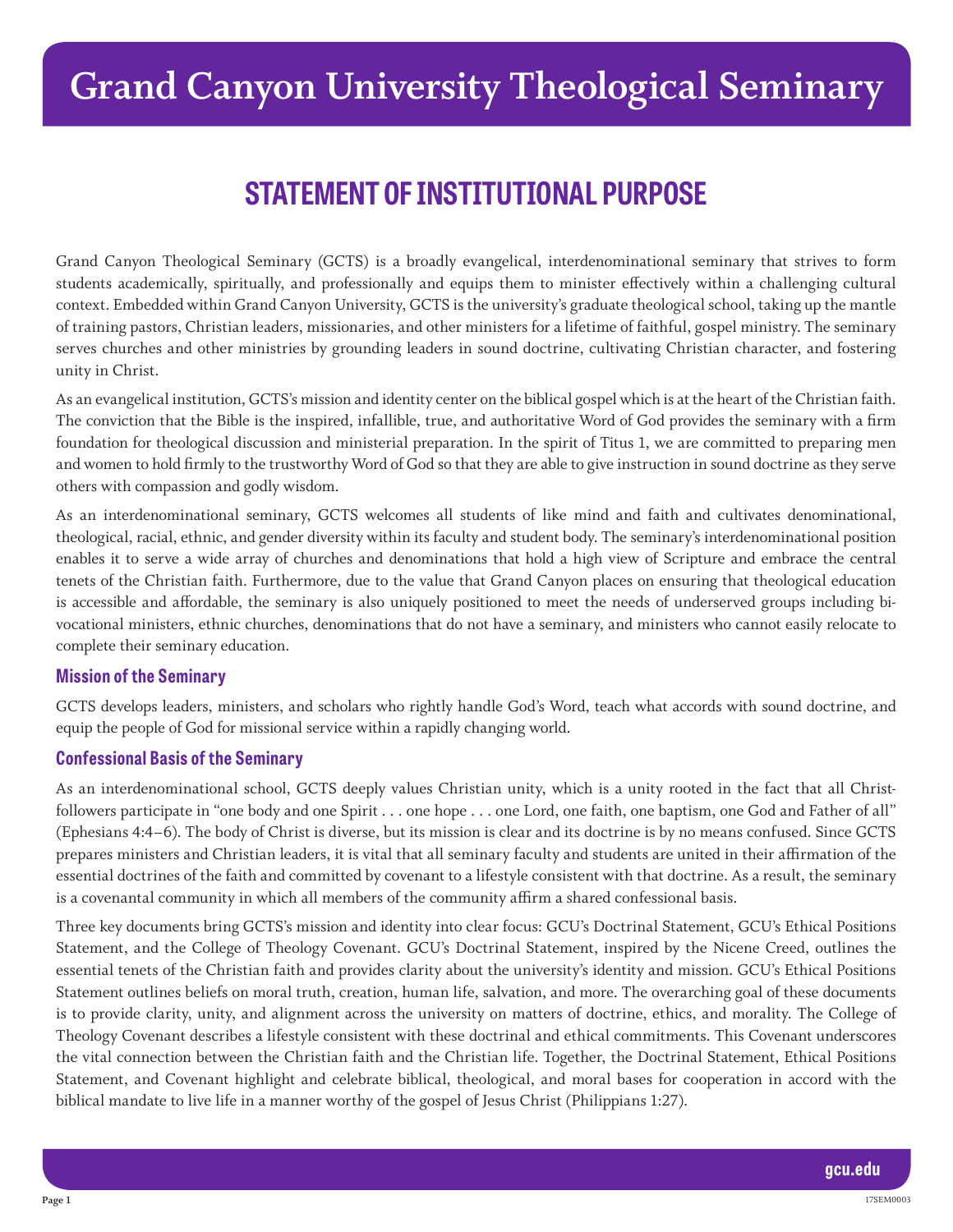## **Values of the Seminary**

The core values of the seminary are consistent with those of GCU and with the College of Theology in which it is embedded. While these values ultimately derive from theological commitments, they may be grouped according to the relationship they bear to three key aspects of the seminary's mission, and purpose.

#### **Theological Values**

The overarching vision of GCTS rests on three doctrinal pillars that constitute the seminary's core theological values and serve to shape its unique identity and mission. GCTS is gospel centered, church focused, and missions oriented. As theological values, each of these pillars derives directly from the value GCTS places on the Bible as God's Word.

These theological values are closely related and interdependent, forming a substantial basis for the seminary as it seeks to realize its vision and fulfill its mission to develop godly leaders, ministers, and scholars. GCTS grounds students in biblical truth and sound theology. This includes exhorting students to make vital connections between the gospel and the church. A gospel-centered ministry yields a gospel-centered church, and the church remains the primary means by which Jesus has chosen to engage the world with hope and love. We believe that when the gospel is central and the church is properly ordered, the people of God are in the best position to commend the hope of Jesus Christ to the world in which they live.

#### **Community Values**

As a gospel-centered, covenantal community, GCTS's community values foster authenticity, vitality, and corporate health as we grow together in Christ. GCTS values diversity and is concerned to ensure that its faculty and student body is diverse with respect to gender, race, and ethnicity. The seminary intentionally fosters diversity in these vital areas by raising awareness of the need to attain to the sort of Kingdom diversity described throughout the New Testament. In the midst of this rich diversity, the seminary has consistently focused on evangelical unity rooted in the core doctrines and common practices of the Christian faith.

Additionally, the seminary places significant value on a depth of character and style of life that has been deeply shaped by the gospel and is worthy of imitation by others. While all Christians are called to live in a manner that accords with the gospel of Jesus Christ, ministers are specially called to live as exemplars of this lifestyle. All who enter into GCTS's covenant community do so freely but with full understanding that the community strives to cultivate the character of Christ daily.

#### **Educational Values**

The core educational values of the seminary guide and shape the educational experience of each seminary student. Consequently, GCTS places great emphasis on academic quality, affordability, and accessibility. The seminary strives to ensure that its programs are academically rigorous, of high value to the student, and professionally relevant. This begins with a commitment to hire highly qualified faculty with relevant practical and pastoral experience. Rigor is reflected in the stress placed on writing skills, critical thinking, substantial interaction with the faculty inside and outside the classroom, whether online or on campus, and in the seminary's insistence on biblical language training for all MDiv students.

Seminary students are direct beneficiaries of GCU's commitment to make quality education affordable. Moreover, this value shapes the educational culture of the seminary and guides its strategic planning and development. As a result, significant emphasis is placed on sharing services to reduce costs, excellent student service, increasing retention, financial transparency, decreasing debt, and reducing time to completion.